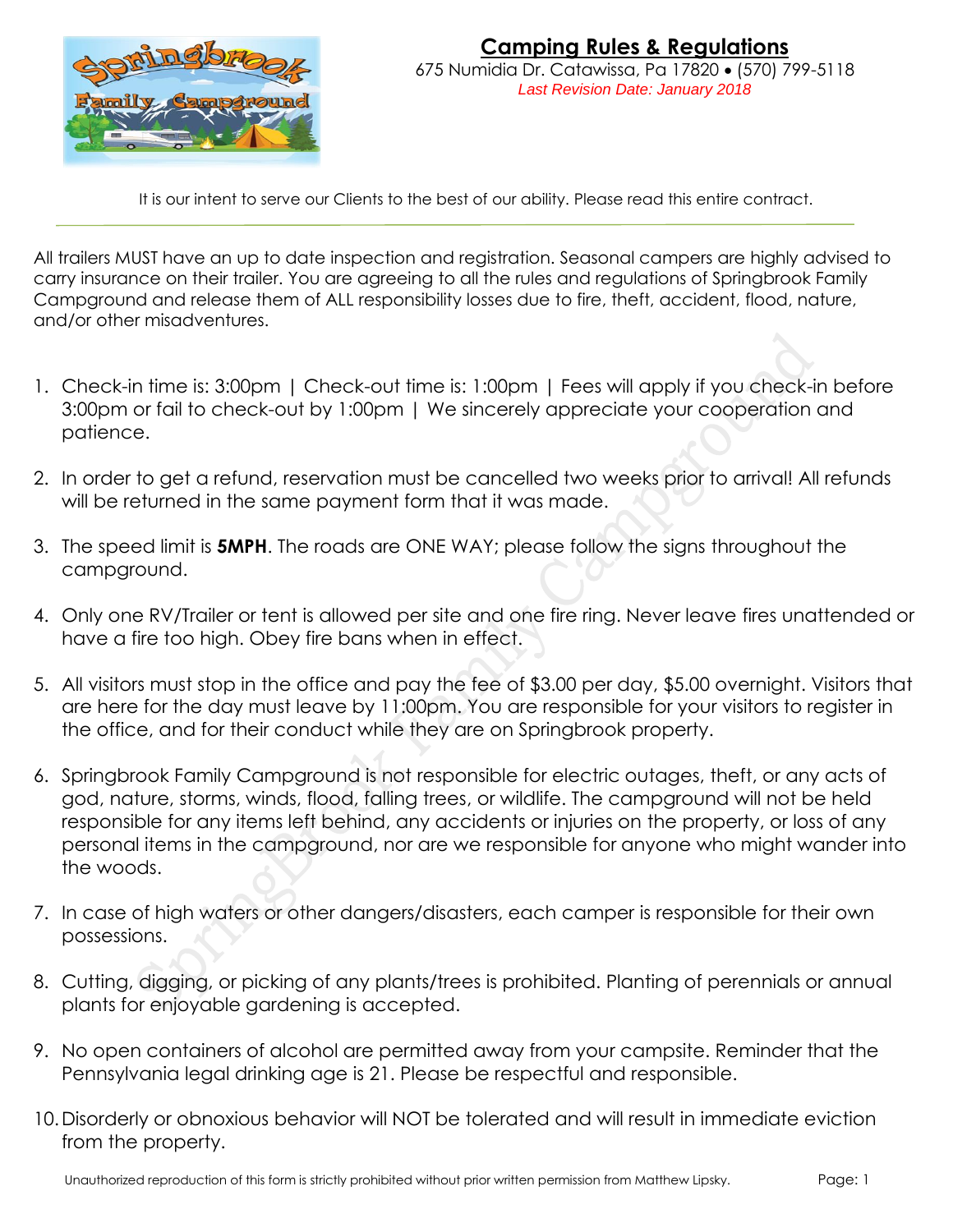

- 11.Please report any misuse/vandalism of our facilities to the office immediately.
- 12.No bicycle riding after dark. Children 11 and under must wear a helmet. No bicycles are allowed past the camp store, there are signs posted. Children who do not follow the rules will not be permitted to ride their bike.
- 13.Quiet hours are 11:00pm to 7:00am, please be respectful of others.
- 14.Parents/Guardians are responsible for their children at ALL TIMES. No children are to be left in the campground without adult supervision.
- 15.Children under 6 years old must be supervised when going to the bathhouse, playground, in the woods, by the creek, etc.
- 16.No food or beverages are allowed in the bathhouse, laundry facilities, or pool area.
- 17.No hunting, firearms, or fireworks are allowed on the campground property. NO EXCEPTIONS!
- 18.Pets are always welcome, but must be on a leash at all times. You MUST clean up after your pets and keep them from disturbing others. No pets are allowed in the playground, pool area, bathhouse, or laundry facilities.
- 19.Please keep campground litter free. DO NOT throw cigarette butts anywhere in the campground. Please make sure your children are using the garbage can while at the playground, basketball court, etc.
- 20.All drivers must have a license to operate any motor vehicle and/or golf carts. Please obey the speed limit and one-way signs. Watch for pedestrians and wildlife.
- 21.When swimming at the pool it is at your own risk. There is no lifeguard on duty. Children 14 years and under must have adult supervision. There is no running, jumping, diving, eating, drinking, or smoking in the pool area. Please keep the pool area clean.
- 22.Shirts are required while you are walking around the campground.
- 23.Management reserves the right to evict anyone at **any time**. For any reason if you are evicted, you **will not be entitled to any refunds of any kind**.
- 24.No full-size refrigerators permitted outside your trailer. This also includes sheds.
- 25.No swimming in the pond.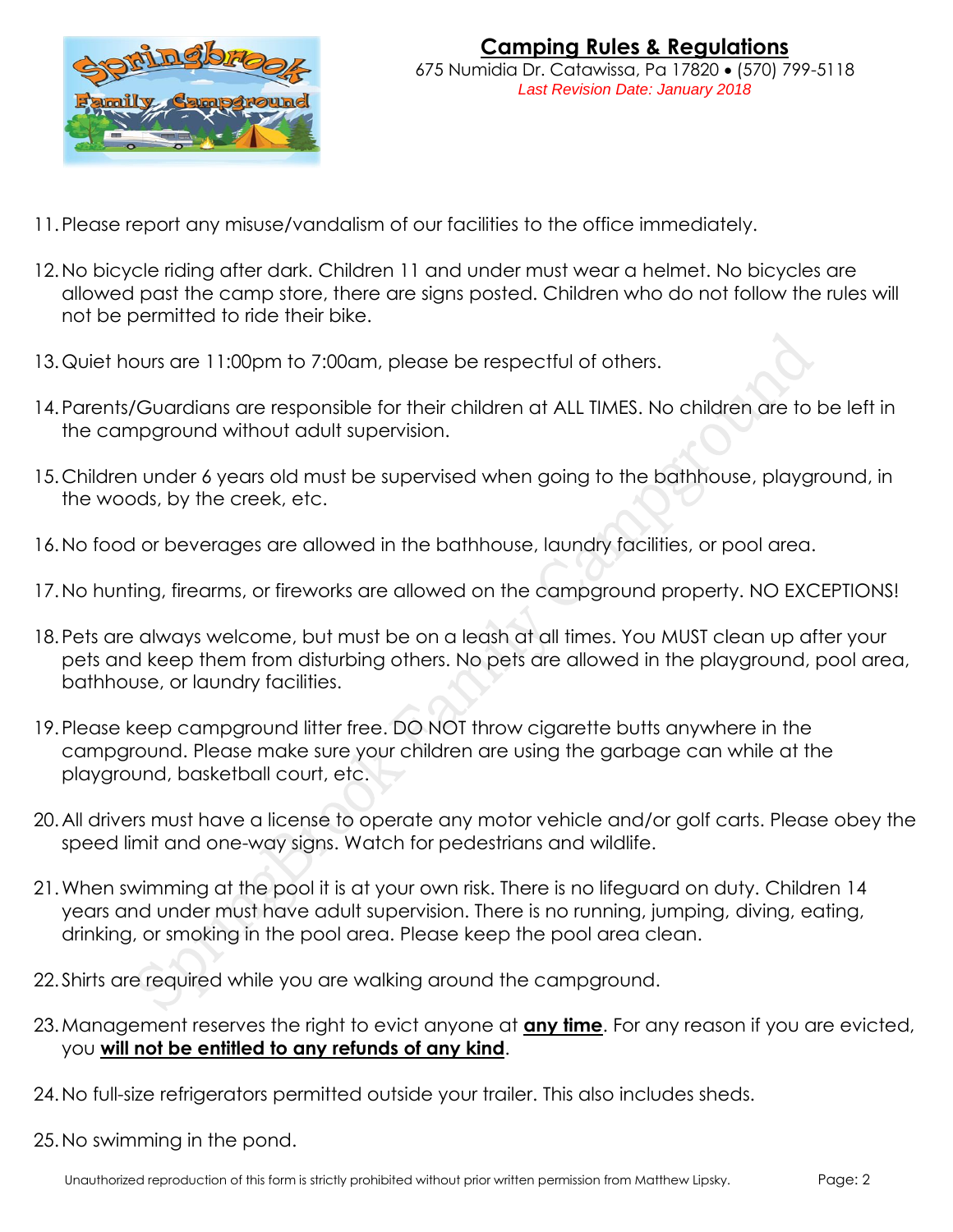

- 26.You are not allowed to bring garbage from home to throw in the dumpster. If you do, you will be charged a fee.
- 27.**DO TO ELECTRIC, SEWER AND WATER LINES BEING RUN UNDERGROUND. PLEASE DO NOT MOVE FIRE RING!**
- 28.You are no longer allowed to bring broken items from home to burn such as chairs, desks, dressers, etc.
- 29.Any improvement made on landscaping, planting, firepits, gravels, fill formation are permitted at campers' own expense, but are considered permanent property of the campground and is not to be removed or disturbed in any way when campers leave or switch sites. Camper clients involved in such action, will be held liable for damage and costs, and could affect future camping at this facility.
- 30.If your site is not maintained during the camping season and management needs to clean up your site and/or cut your grass, there will be a \$25.00 charge added to your site each time it is done for you.
- 31. Electric meters are read on the 1st of each month and are due by the 15<sup>th</sup> of each month. You pay your electric bill in the office, we do not send you a bill or come to your camper to notify you to pay. If you do not pay by the 15th, a \$10.00 late fee will be added **weekly**. If your electric bill is still unpaid by the next reading, your power will be unplugged from the meter box and it will be locked until the bill is paid in full. We are not responsible for any damages that may occur due to your camper being unplugged from electric.
- 32.If you own a golf cart, proof of insurance MUST be on file in the office when you turn in the signed portion of this contract. Your site number must be on both sides of your golf cart. You must be the age of 16 with a permit or license to operate a golf cart.
- 33. Use of chainsaws, weed whackers, lawn mowers, etc. are prohibited from Friday 12:00pm until Sunday 1:00pm. On a holiday weekend, it will be from Friday until Monday.
- 34. These prices are subject to change at any time without prior notice. Please check our website for our current prices. Thank you for your patience and understanding in this matter.
- 35.Your allowed to wash your camper 2 times a season, but not from Friday 12:00pm until Sunday 1:00pm. On a holiday weekend, it will be from Friday until Monday. Washing your personal vehicle is prohibited.